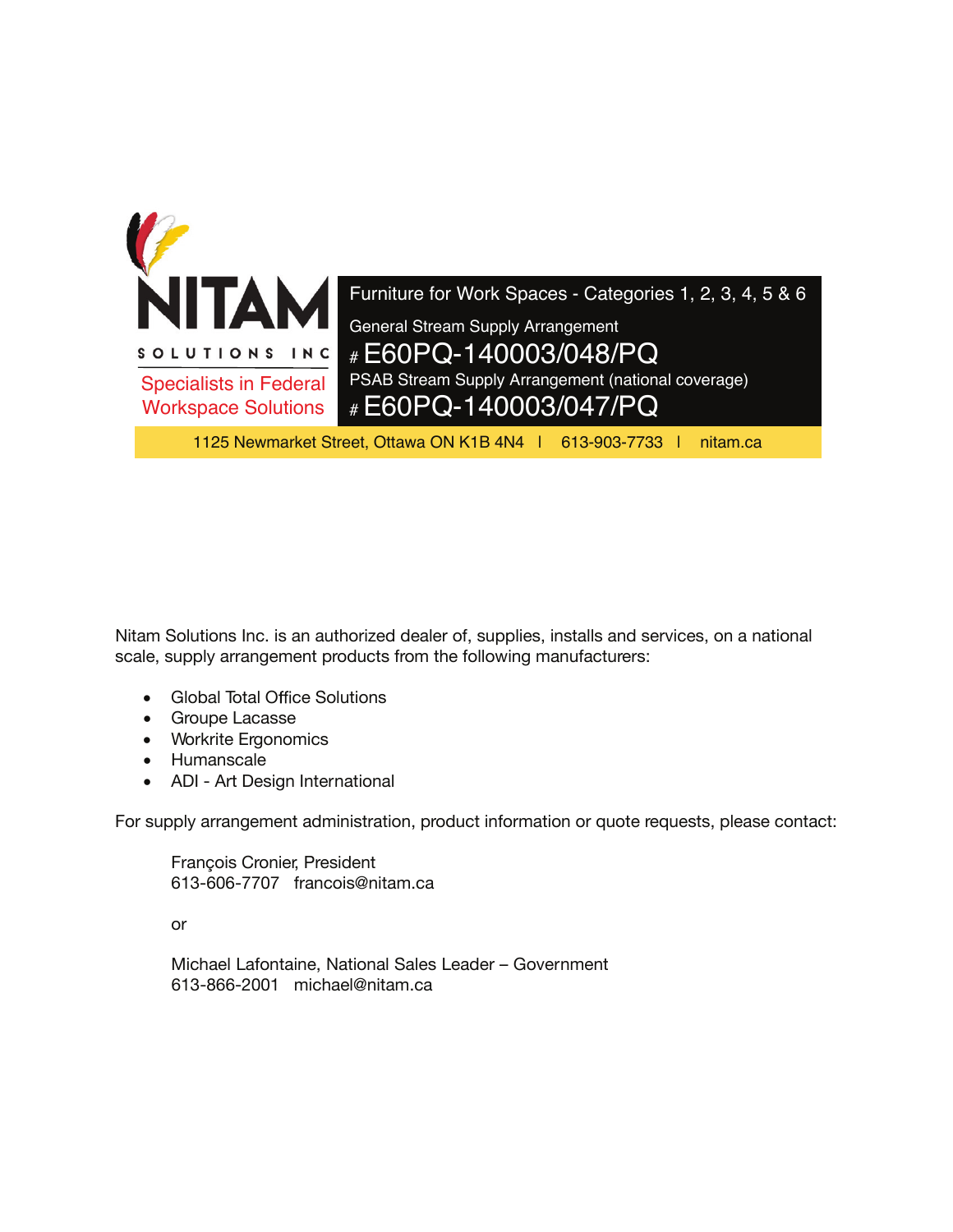## **National Work Coverage**

## Pacific Region

| Supplier & SA Holder:          | Nitam Solutions Inc.<br>1125 Newmarket Street, Ottawa ON K1B 4N4                                        |
|--------------------------------|---------------------------------------------------------------------------------------------------------|
| Dealer:                        | <b>Global Total Office</b><br>1000 - 675 West Hastings Street, Vancouver BC V6B 1N2                     |
| Contacts:                      | François Cronier, 613-606-7707, françois@nitam.ca<br>Michael Lafontaine, 613-866-2001, michael@nitam.ca |
| <b>Western Region</b>          |                                                                                                         |
| Supplier & SA Holder:          | Nitam Solutions Inc.<br>1125 Newmarket Street, Ottawa ON K1B 4N4                                        |
| Dealer:                        | <b>Global Total Office</b><br>302 - 237 8 Avenue SE, Calgary AB T2G 5C3                                 |
| Dealer:                        | <b>Global Total Office</b><br>201-10158 103 Street N.W., Edmonton AB T5J 0X6                            |
| Dealer:                        | <b>Global Total Office</b><br>111 Lombard Avenue, Suite 220, Winnipeg MB R3B 0T4                        |
| Contacts:                      | François Cronier, 613-606-7707, françois@nitam.ca<br>Michael Lafontaine, 613-866-2001, michael@nitam.ca |
| <b>Ontario Region</b>          |                                                                                                         |
| Supplier & SA Holder:          | Nitam Solutions Inc.<br>1125 Newmarket Street, Ottawa ON K1B 4N4                                        |
| Dealer:                        | <b>Global Total Office</b><br>1350 Flint Rd., Downsview ON M3J 2J7                                      |
| Contacts:                      | François Cronier, 613-606-7707, françois@nitam.ca<br>Michael Lafontaine, 613-866-2001, michael@nitam.ca |
| <b>National Capital Region</b> |                                                                                                         |
| Supplier & SA Holder:          | Nitam Solutions Inc.<br>1125 Newmarket Street, Ottawa ON K1B 4N4                                        |
| Contacts:                      | François Cronier, 613-606-7707, françois@nitam.ca<br>Michael Lafontaine, 613-866-2001, michael@nitam.ca |